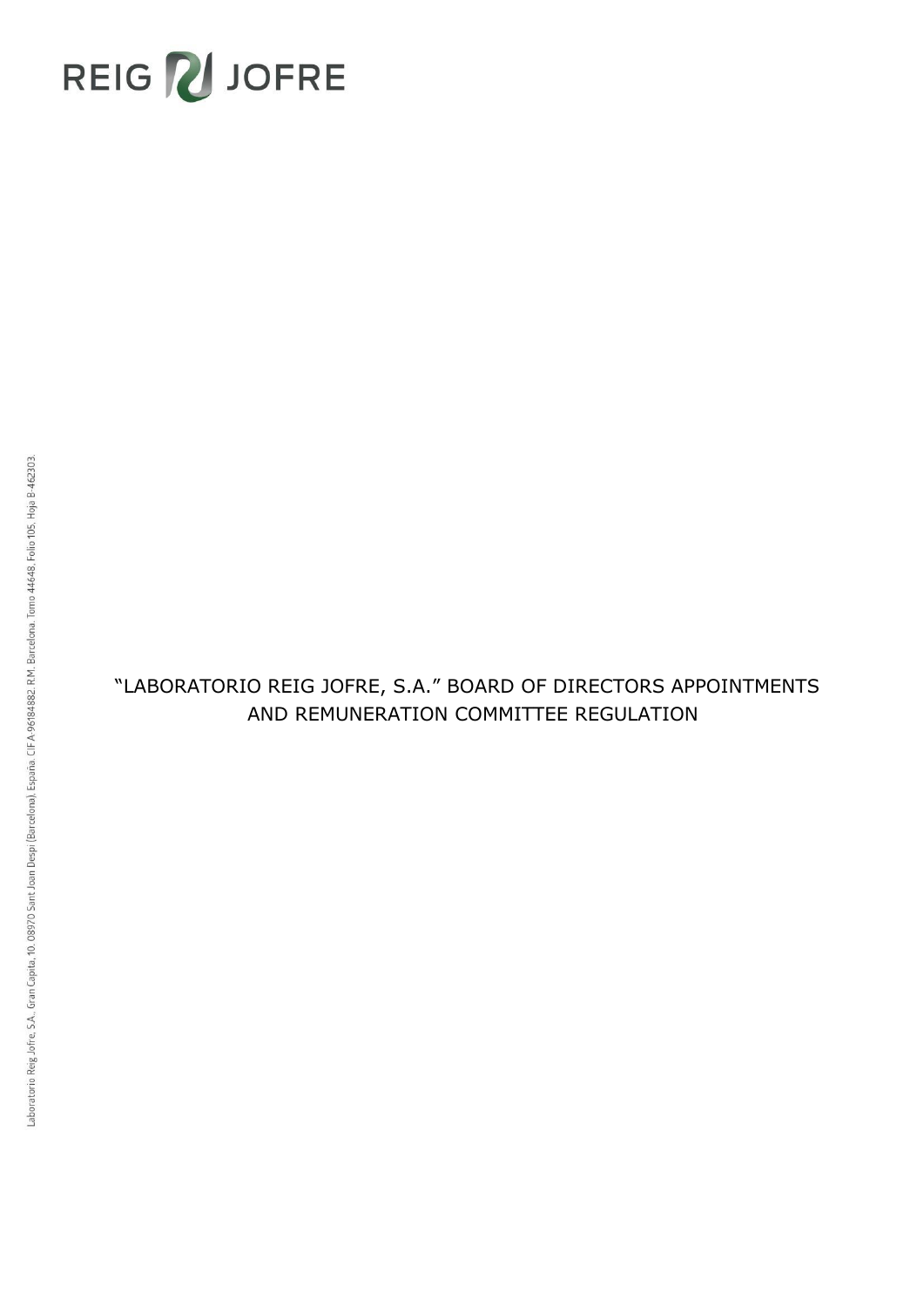

#### TITLE I. NATURE, PURPOSE AND APPROVAL

#### **Article 1. Nature and purpose.**

- 1. In accordance with the Law and the By-laws of LABORATORIO REIG JOFRE, S.A. (hereinafter the "Company"), the Board of Directors shall be responsible for the establishment and maintenance of the Appointments and Remuneration Committee (hereinafter the "Commission"), a permanent internal organ of an informational and consultative nature, without executive powers, with powers of information, advice and proposal within its scope of action, governed by the provisions contained in the By-laws, the Board of Directors Regulations and in this Appointments and Remuneration Committee Regulation (hereinafter the "Regulation").
- 2. This purpose of this Regulation is to determine the Committee's principles of action and the rules of internal functioning, together with its rules of organization.
- 3. In the preparation of this Regulation, which forms part of the Company's corporate governance system, the good governance recommendations generally recognized in international markets have been taken into account.

#### **Article 2. Approval, amendment and order of prevalence.**

- 1. This Regulation must be approved by the Board of Directors, its Chair, the Chair of Committee, a third of the Directors or by a third of the members of the Committee.
- 2. Similarly, any amendment to the same must be approved by the Board of Directors on the initiative of its Chair, the Chair of the Committee, a third of the directors or one third of the members of the Committee.
- 3. This Regulation develops and complements the rules of the Corporate By-laws and the Board of Directors Regulations applicable to the Committee. These latter rules shall prevail in the event of contradiction or disagreement with the former.

#### TITLE II. FACULTIES

# **Article 3. Faculties relative to the composition of the Board and its committees.**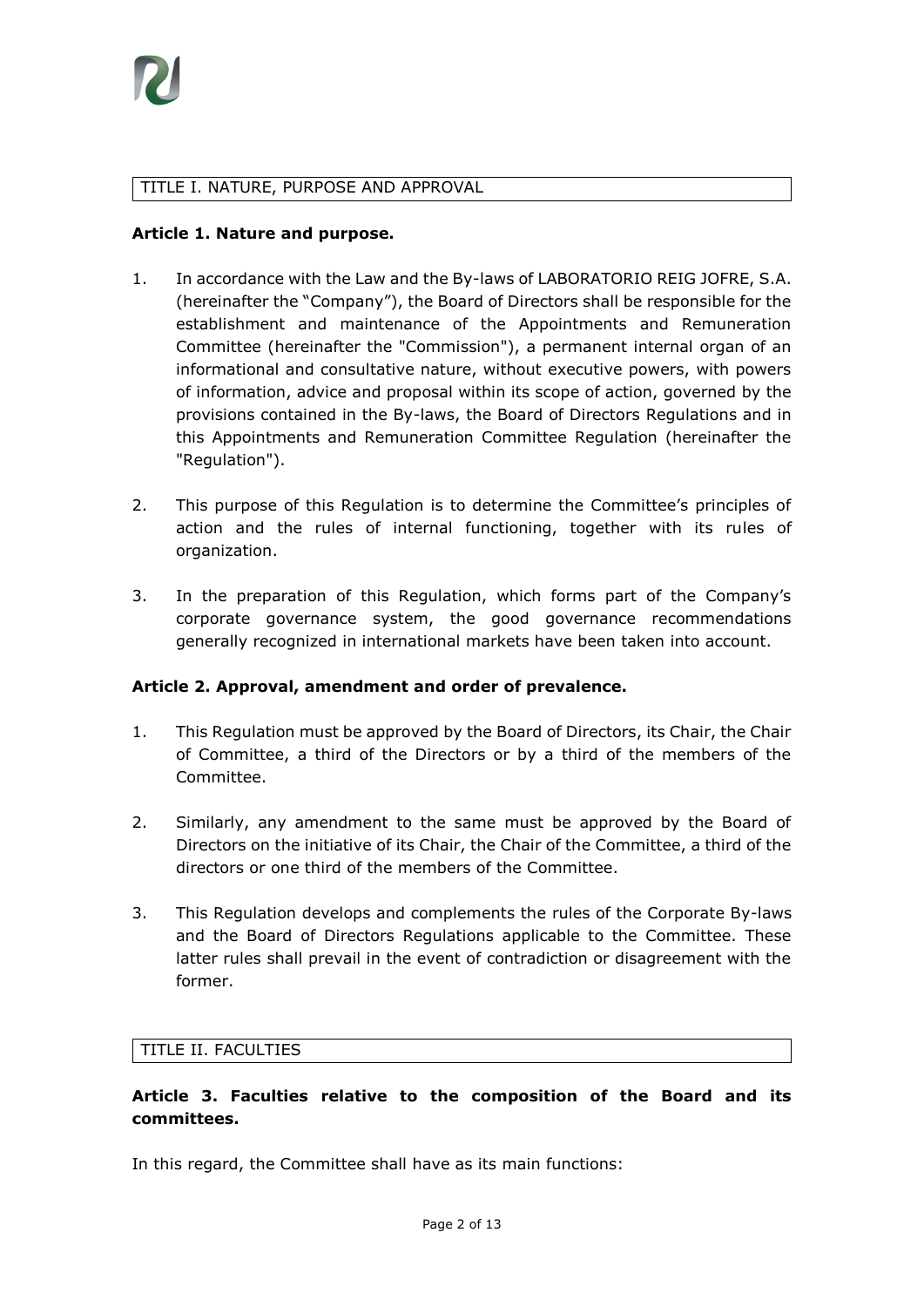

- a) To advise the Board on the most convenient configuration of the Board itself and its committees as regards their size and the balance between the various classes of Directors at any given time. To this end, the Committee shall periodically review the structure of the Board of Directors and its committees, especially when vacancies occur within such bodies.
- b) To report on and review the criteria to be followed for the composition of the Board of Directors and the selection of candidates and, in particular, the skills, knowledge and experience necessary, as well as the time and dedication required for the proper performance of their duties. In order to exercise this faculty, the Committee shall take into consideration, in relation to the nonexecutive Directors, the relationship between the number of proprietary and independent Directors, in order that the composition of the Board of Directors reflect, in so far as is possible, the ratio of the Company's share capital with voting rights represented by proprietary Directors and the remainder of the company's capital.

#### **Article 4. Faculties regarding the selection of candidates for Directors.**

- a) To revise the criteria for the selection of candidates for Directors and to assist the Board in determining the standards to be satisfied by such candidates, taking into account the needs of the Board and the areas within the same that require strengthening, as well as to ensure that the selection procedures are free of any implicit bias that may give rise to any form of discrimination and, in particular, that may hinder the selection of the members by reason their gender.
- b) To select potential candidates for, where appropriate, appointment as Directors of the Company, and to submit proposals or reports, as appropriate, the Board of Directors through its Chair.
- c) To verify compliance with the general requirements applicable to all candidates for the post of Company Director, in accordance with the provisions of the Law, the By-laws and Board of Directors Regulations.
- d) To assess the qualities of the various candidates and assign them to one of the Director categories contemplated in the Board of Directors Regulations.
- e) To submit to the Board of Directors the proposals for the appointment of independent directors for their designation via co-optation or for their submission to the decision of the General Shareholders Meeting.
- f) To verify compliance with the specific requirements applicable to the independent Directors under the Law, the By-Laws and the Board Regulations,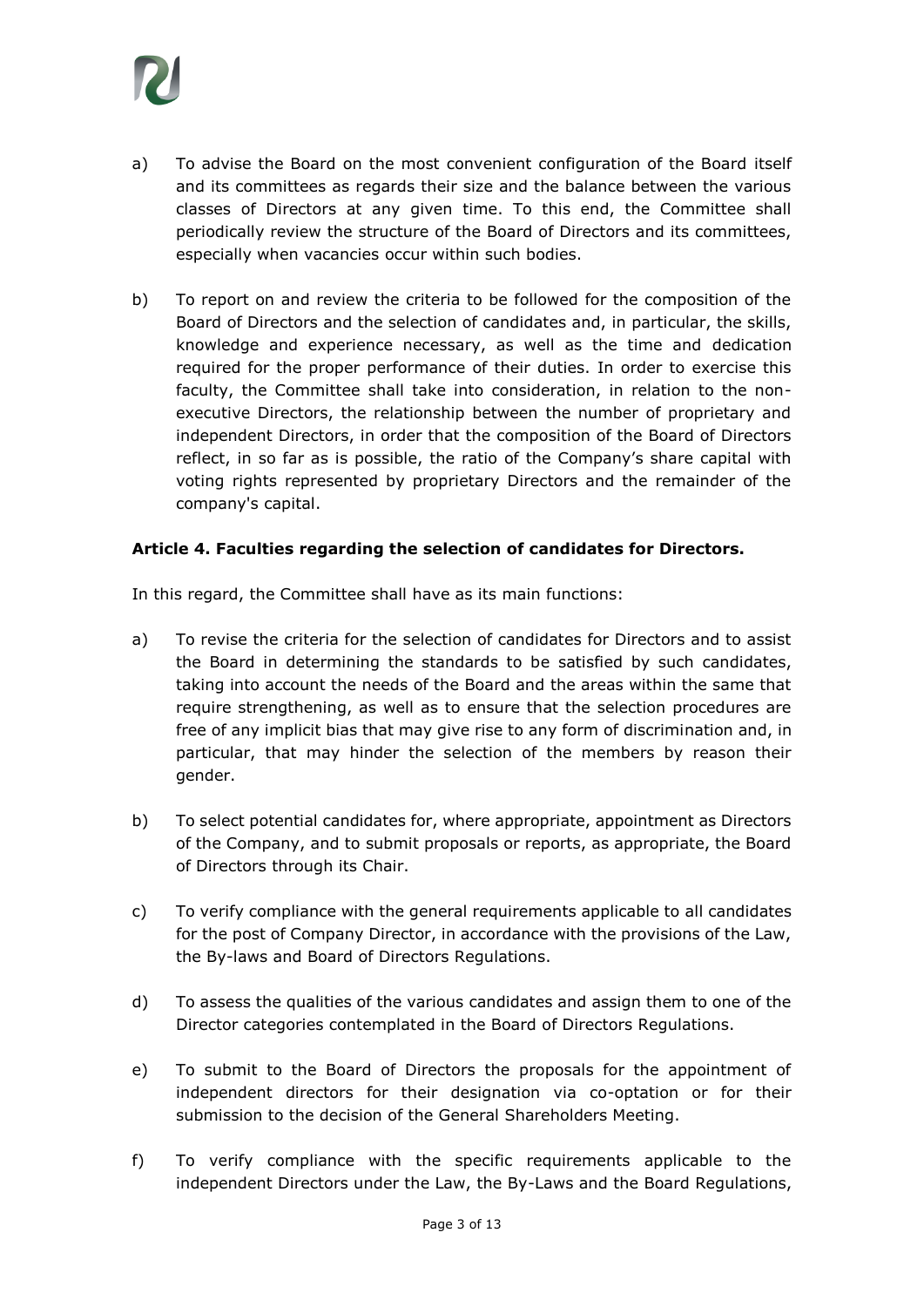

and to gather adequate information about their personal qualities, experience and knowledge and their effective availability.

- g) To report, upon the request of the Chair of the Board of Directors or upon that of any of the members of the Board of Directors, on the proposals for the appointment of the remaining Directors for their designation via co-optation or for their submission to the decision of the General Shareholders Meeting.
- h) To report on the proposals that legal entity Directors make in relation to their individual representatives.
- i) To report, in the case of proprietary Directors, on the circumstances of the shareholder or shareholders proposing, requesting or determining their appointment, independently of the method and procedure followed, whenever such an action is legally possible.
- j) To ensure that those who are to access the post of Directorship by any procedure meet the requirements relative to respectability, capability, expertise, competence, experience, qualification, training, availability and commitment to their duties and that they are not affected, either directly or indirectly, by any of the causes for incompatibility, prohibition, conflict or conflict of interests with the corporate purpose under the Law, the By-laws or the Board of Directors Regulation, ensuring that in selecting candidates an appropriate balance is obtained within the Board of Directors, thus enriching its decision-making and contributing multiple points view to the debates held on the matters of its competence.
- k) To annually verify the compliance with the Director selection policy, and is to detail its findings in the annual corporate governance report.
- l) To ensure that, upon the appearance of new vacancies or the appointment of new Directors, the selection procedures have no implicit bias capable of giving rise to any type of discrimination and, specifically, any discrimination that may hinder the selection of Directors by virtue of their gender. Consequently, in the event of detecting a patent imbalance in the composition of the Board of Directors, the procedures must expressly include women who meet the necessary requirements and meet the profile sought among the potential candidates.
- m) To establish a target representation for the least-represented gender on the Board of Administrators and prepare guidelines on this target may be met.
- n) To inform or to formulate proposals for the appointment or removal of the members that must form part of each of the committees, checking and confirming compliance with the knowledge, skills and experience required in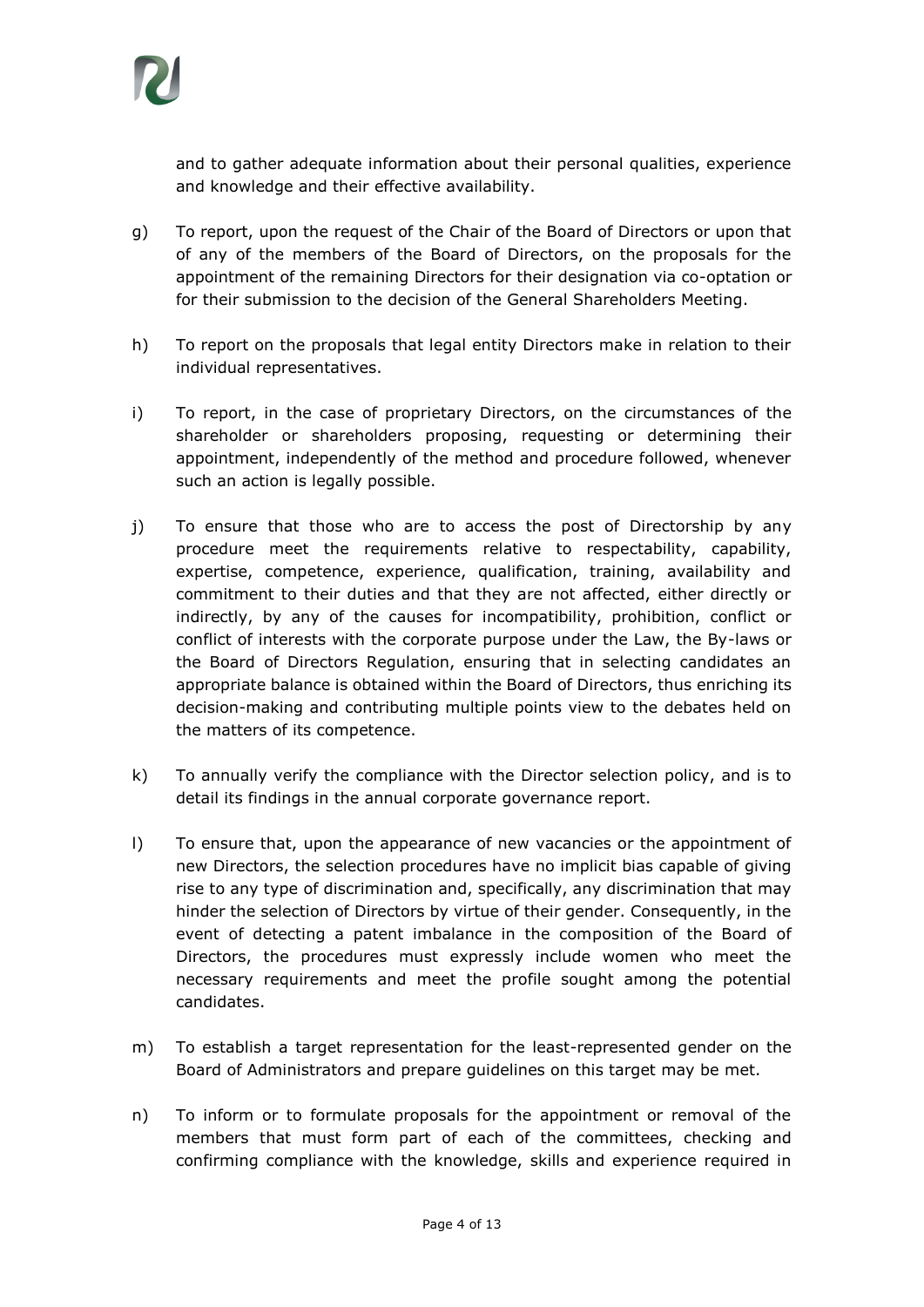

relation to the faculties of the committee in question and, in particular, regarding the Audit, Compliance and Conflicts of Interest Committee.

o) To request all the information or documentation deemed necessary or appropriate from the candidates for the post of Director, from the individuals who are to represent the Directors which are legal entities and, in the case of nominee Directors, the shareholders responsible for proposing, requesting or determining their appointment, for the preparation of the proposals and the reports referred to in the previous points.

# **Article 5. Faculties concerning the process of appointment of internal posts on the Board of Directors and senior management.**

- a) To report on the proposals relating to the appointment or removal of the Chair of the Board of Directors.
- b) To report on the proposals of the Chair of the Board of Directors relating to the appointment or removal of the CEO.
- c) To examine and organize the succession of the Chair of the Board of Directors and of the Company's chief executive and, where appropriate, make recommendations to the Board in order that the succession occurs in an orderly and well-planned manner, in accordance with the succession plan approved by the Board of Directors.
- d) To report on the proposals of the Chair of the Board of Directors relating to the appointment or removal of the Vice-Chair(s) of the Board of Directors.
- e) To submit to the Board of Directors the proposal for the appointment of a coordinating Director, with the powers detailed in the Board of Directors Regulation, in the event that the Chair of the Board exercises executive duties, and inform the proposals for the removal of the same.
- f) To report on the proposals of the Chair of the Board of Directors relating to the appointment or removal of the secretary and, when applicable, the vicesecretary(s) of the Board of Directors.
- g) To monitor the selection process for candidates for the Company's senior management posts and to inform the proposals of the Company's CEO relative to the appointment or removal of senior managers.
- h) To inform or prepare the proposals of the Company regarding the appointment or removal of independent Directors.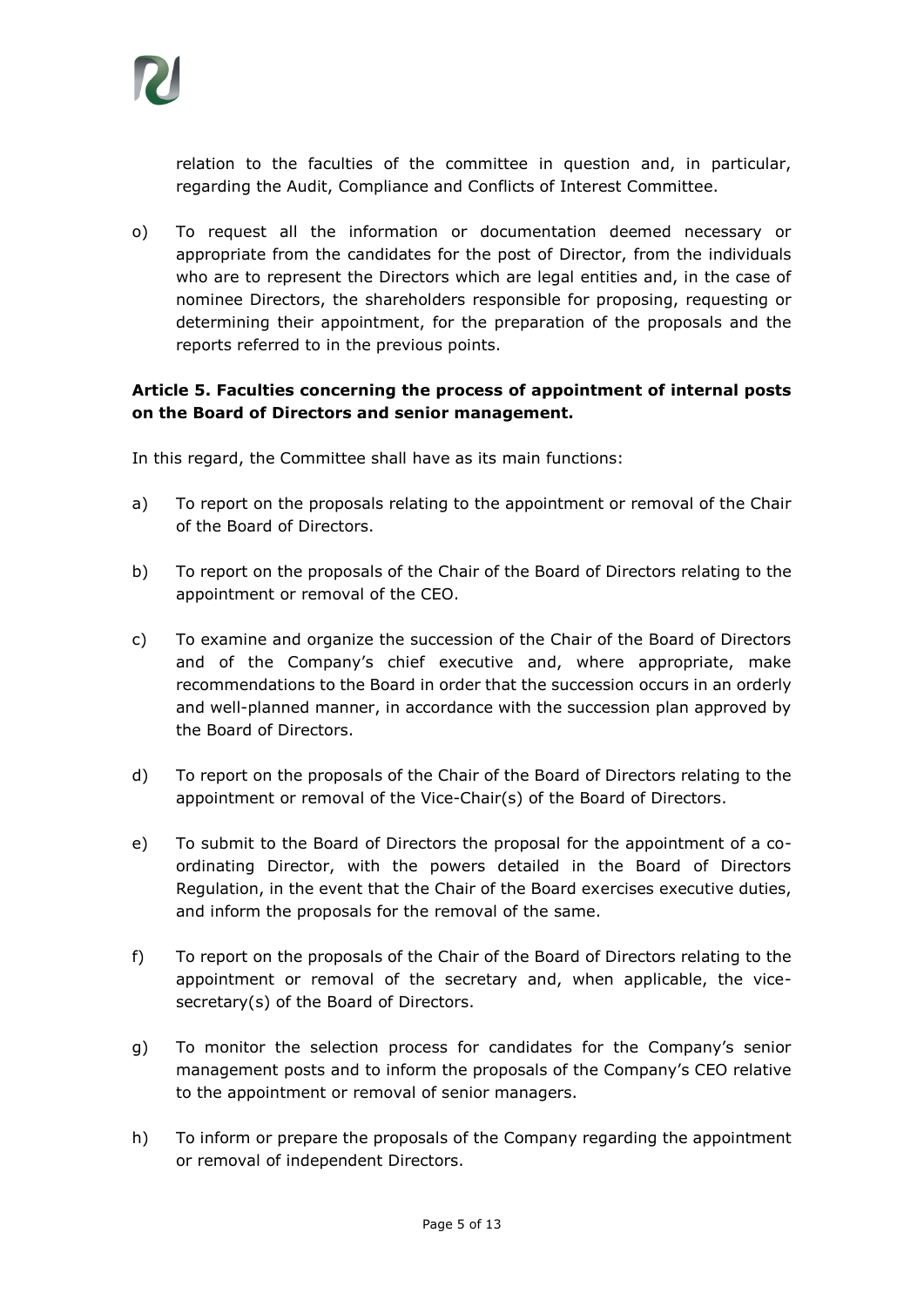

- i) To gather information from the Chair of the Board of Directors and the CEO which is necessary for the exercise of its duties.
- j) To issue reports and prepare the actions which, within the corresponding scope of responsibility, are requested by the Board of Directors or by its Chair.

#### **Article 6. Faculties relative to the assessment and re-election of Directors.**

In this regard, the Committee shall have as its main functions:

- a) To establish and monitor an annual assessment and continuous review programme for the qualifications, training and, if applicable, independence, as well as the maintenance of the conditions of respectability, capability, expertise, competence, availability and commitment to their duties necessary for the post of Director and member of a specific committee, and to propose to the Board of Directors the measures deemed appropriate in this regard. To do so, the Committee may gather any information or documentation deemed necessary or appropriate for this purpose.
- b) To participate in the annual process of assessing the performance of members of the Board of Directors and, in particular, the Chair of the Board of Directors and the CEO.
- c) To examine, prior to the termination of the term for which a Director has been appointed, the desirability of their re-election, as well as of their permanence, if applicable, in the Board of Directors committees of which they form part.
- d) To verify that Directors pending re-election meet the general requirements applicable to all the Company's Directors, in accordance with the provisions of the Law, the By-laws and Board of Directors Regulations, as well as to assess the quality of the work and the dedication to the post of the Director in question during the preceding term and, expressly, their respectability, capability, expertise, competence, experience, qualifications, availability and commitment to their duties..
- e) To submit to the Board of Directors, upon completion of the procedures described in the preceding paragraphs, their proposal (in the case of independent Directors) or report (in the case of other directors) on the reelection of Directors.

#### **Article 7. Faculties relative to the separation and cessation of Directors.**

In this regard, the Committee shall have as its main functions:

a) To inform the Board on proposals for the removal of Directors derived from non-compliances with the duties inherent to the post of Director, or derived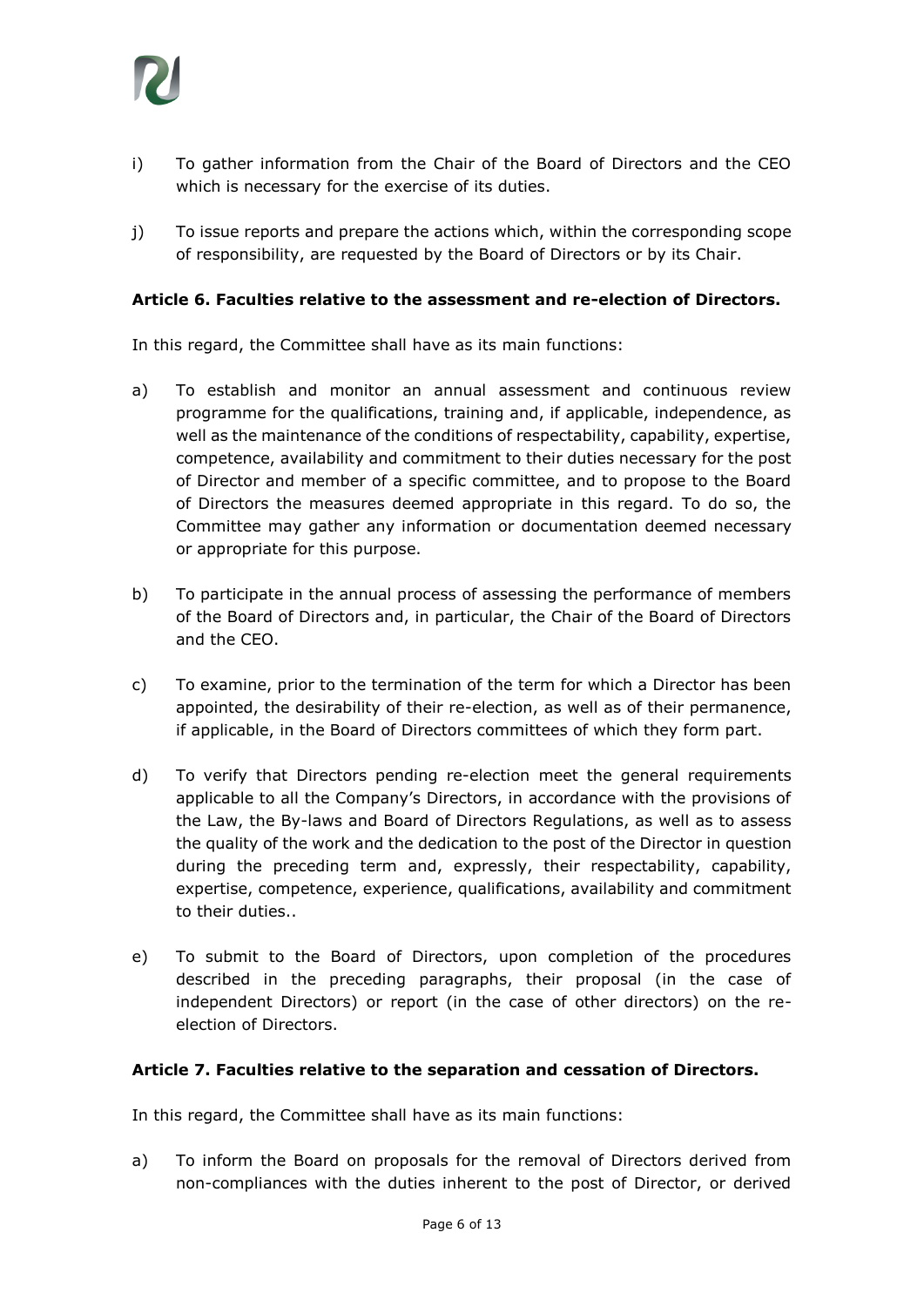

from incurrence in any of the circumstances giving rise to the resignation or mandatory cessation of a Director.

- b) To propose the removal of Directors in the event of incompatibility, structural conflict of interest or any other cause of resignation or dismissal, under the Law, By-laws and Board of Directors Regulation.
- c) To request, for the purposes specified in the preceding points, the information or documentation deemed necessary or appropriate from the Directors, whether individuals or legal entities, including individuals who represent the Directors which are legal entities and, in the case of nominee Directors, the shareholders responsible for proposing, requesting or determining their appointment.

#### **Article 8. Faculties relating to remuneration.**

- a) To propose to the Board of Directors remuneration policies for Directors and senior managers and review the same periodically, proposing, where appropriate, their amendment and updating to the Board.
- b) To propose to the Board of Directors the system and amount of the annual remuneration of Directors, as well as the individual remuneration of the executive Directors and other basic terms of their contracts, including any compensation that may be established in the event of removal, in accordance with the provisions of the Directors remuneration policy approved by the General Shareholders Meeting.
- c) To inform and submit to the Board of Directors the Company CEO's proposals relative to the senior management remuneration structure and their basic contract conditions.
- d) To inform the incentive and pension supplement plans corresponding to all the Company's employees.
- e) To periodically review the general remuneration programmes applicable to the Company's staff, assessing their adequacy and the results obtained from their application.
- f) To ensure compliance with the Company's remuneration programmes, the transparency of Directors' remuneration and to report on the documents to be approved by the Board of Directors for their general disclosure regarding information on remuneration, including the annual report of Directors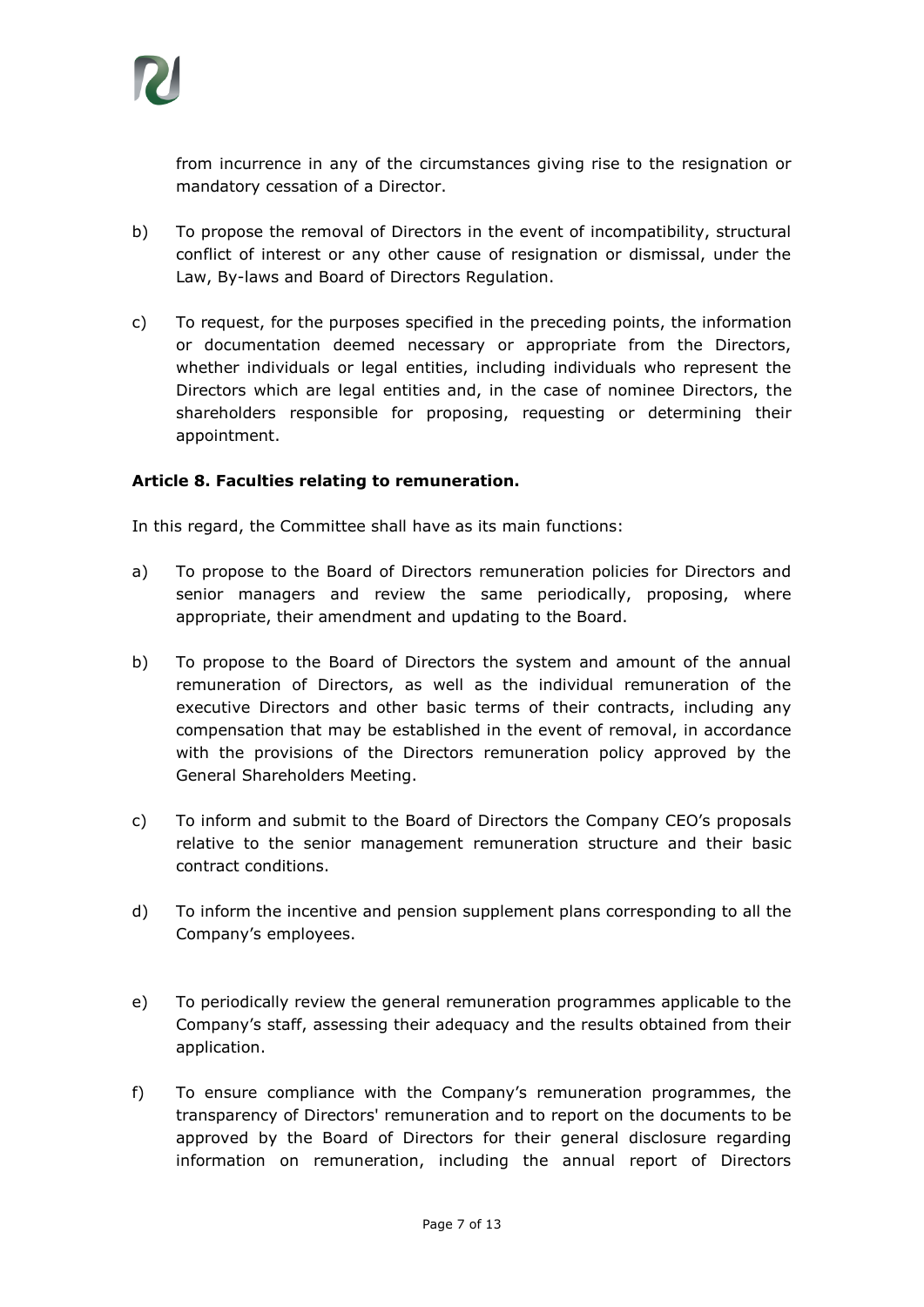

remuneration and the corresponding sections of the Company's annual corporate governance report.

#### **Article 9. Other faculties entrusted to the Committee.**

The Committee shall also have the following functions:

- a) To report in advance to the Board of Directors regarding matters within its competence under Title VIII of the Board of Directors Regulation.
- b) To inform the Board, prior to their authorization, on such transactions that the Company is to perform with Directors or shareholders holding a stake that has the legal consideration of significant at any time, or which have proposed the appointment of one of the Company's Directors, or with their respective related parties.
- c) To ensure that the transactions indicated in the previous point are effected in market terms and with respect for the principle of equal treatment of shareholders.

#### TITLE III. COMPOSITION

#### **Article 10. Composition and posts.**

- 1. The Committee is to be composed of a minimum of three and a maximum of five Directors, appointed by the Board of Directors upon the proposal of the Committee from among the non-executive Directors. The majority must be independent Directors.
- 2. The Board of Directors shall ensure that the members of the Committee have the knowledge, skills and experience required for the duties they are called upon to perform.
- 3. Within the above-mentioned limits, the Committee may submit a proposal to the Board to amend the number of its members, with the aim of the final composition of the Board proving the most appropriate for its effective operation.
- 4. The Committee shall appoint a Chair from among the Committee's independent Directors. The Director appointed must have sufficient capacity and availability to provide the Committee with greater dedication than the rest of its members.
- 5. The Committee shall also appoint a Committee secretary, who need not be a Director.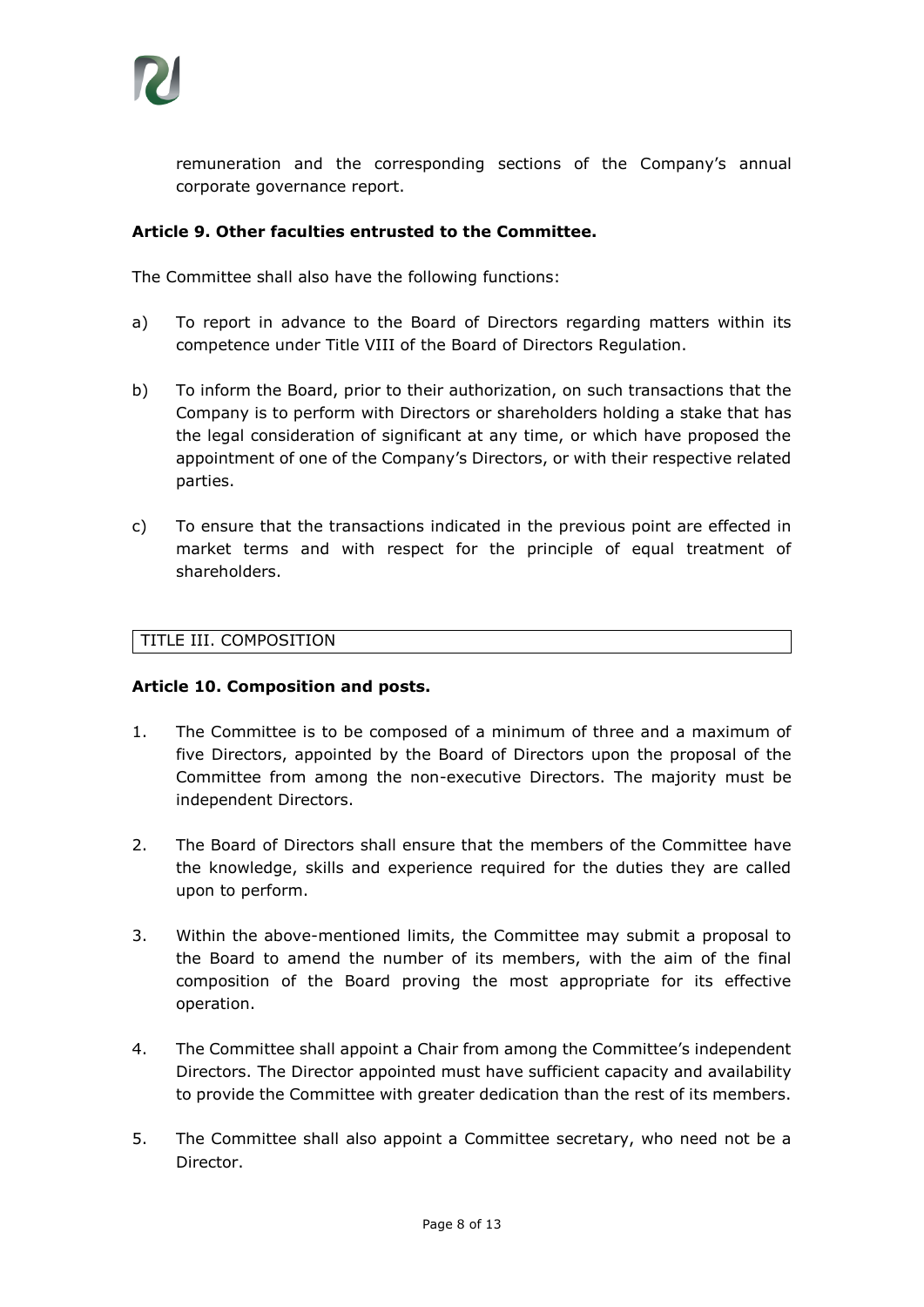

# **Article 11. Term.**

- 1. The members of Committee shall be appointed for a maximum term of four years, and may be re-elected, on one or more occasions, for successive terms of the same duration.
- 2. The terms and periods specified in the preceding point shall be subordinated to the Committee member in question retaining their Directorship.
- 3. In all circumstances, the post of member of the Committee shall not persist following the termination of the term of the Director, unless the Director is reelected.
- 4. The members of the Committee who are re-elected Directors of the Company shall continue to perform the functions of Committee member for the duration of the post's term, without the need for re-election. Without prejudice to right of the Board of Directors to decide otherwise.

#### **Article 12. Cessation.**

The members of the Committee shall vacate their posts:

- a) When they cease to be Directors of the Company.
- b) When, whilst maintaining the condition of Company Director, they cease to be non-executive Directors.
- c) Upon the conclusion of the period for which they were appointed without their having been re-elected.
- d) By agreement of the Board of Directors.

#### TITLE IV. MEETINGS

#### **Article 13. Meetings.**

- 1. The Committee shall meet as often as deemed necessary in the opinion of its Chair in order to exercise its duties.
- 2. It must also meet when so requested by at least two of its members.
- 3. The Chair of the Board of Directors and the CEO may request informational meetings of the Committee, on an exceptional basis.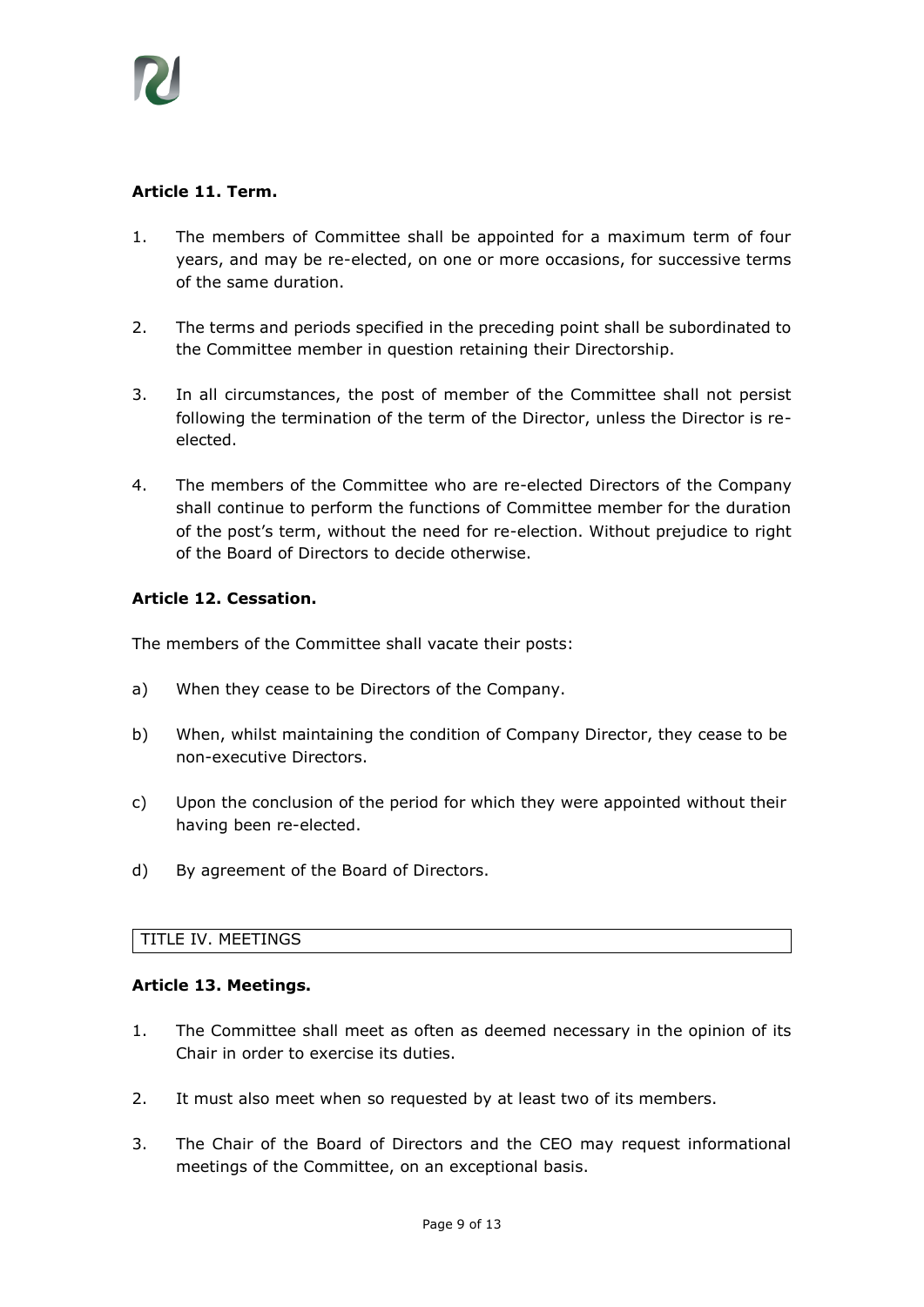

# **Article 14. Call.**

- 1. The Chair of the Committee shall convene the meetings with a minimum of five calendar days notice, except in the case of urgent meetings.
- 1. The call shall be made by any means that allow for its reception and which include the meeting's agenda.
- 2. Prior calls need not be issued for the Committee's meeting when all the members are present and unanimously agree to the celebration and the points on the agenda to be treated.

# **Article 15. Venue and delegation.**

- 1. The meetings of the Committee shall be held in the venue indicated in the call.
- 2. The Committee's meetings may be held at several locations connected by systems that allow the recognition and identification of the participants, the permanent communication between them, the intervention of all the participants and the voting process in real-time.
- 3. The members of the Committee attending any of the interconnected venues shall be deemed for all purposes as having attended the same single meeting of the Committee. The meeting shall be understood as celebrated in the location in which the greater number of Committee members are present and, in the event of equal number present in different locations, in the location in which the Chair, or the person performing the duties of the Chair, is present.
- 4. The members of the Committee may delegate their representation to another member of the Committee by written communication addressed to the Secretary of the Committee, in which the terms of the delegation are to be included. They may not, however, delegate their representation on issues affecting them personally or in relation to which they find themselves in a conflict of interest.

# **Article 16. Constitution.**

- 1. The Committee shall be validly constituted when the majority of its members is present or represented.
- 2. The meeting will be chaired by the Chair of the Committee. In the event of vacancy, illness, disability or absence of the Chair of the Committee, the session shall be chaired by the Committee's most senior Director and, in the event of several Directors sharing seniority, by the Committee's oldest Director.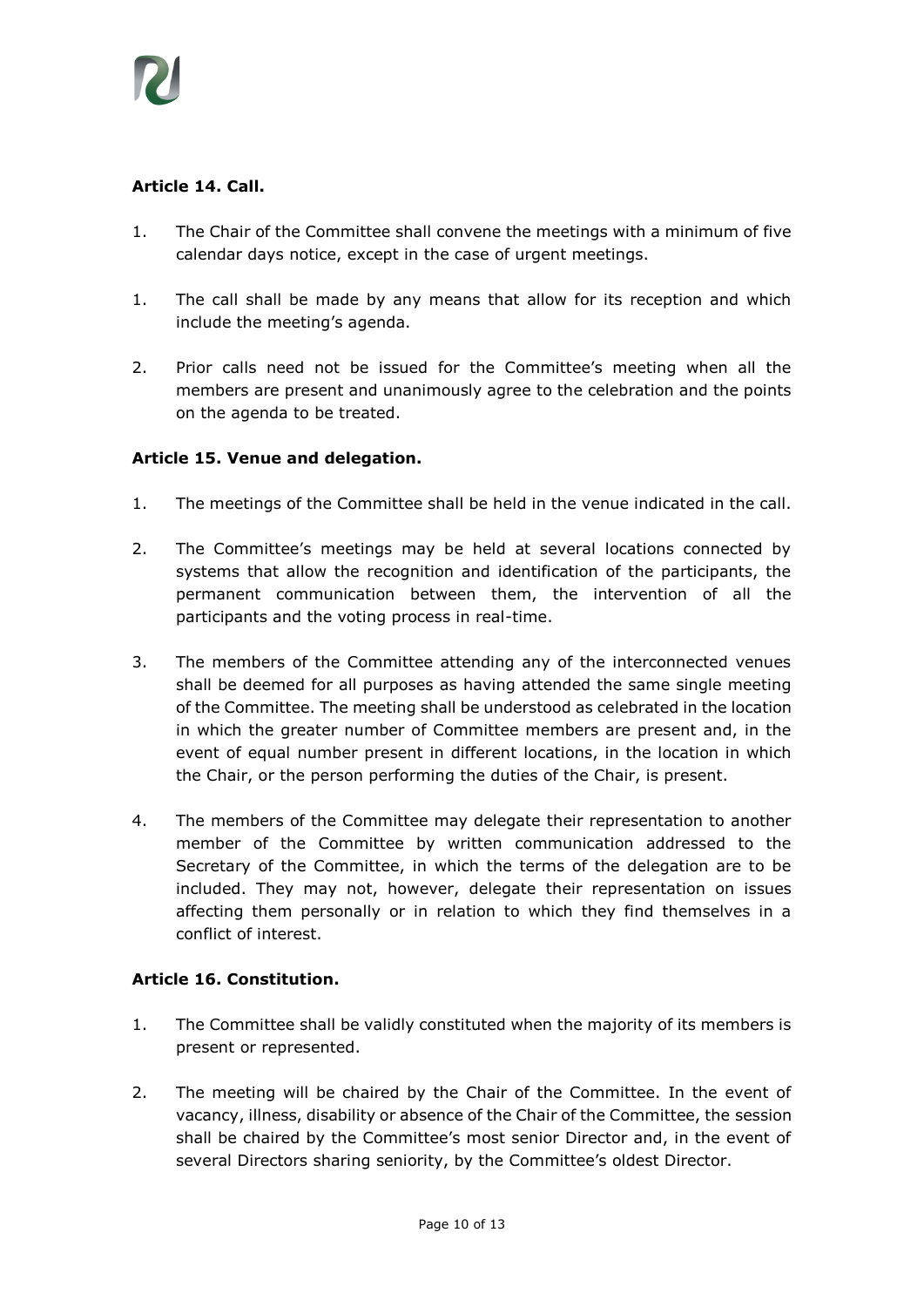

3. The Committee secretary will act as secretary of the meeting. In the event of the vacancy, illness, disability or the absence of the Secretary of the Committee, the post shall be assumed by the person designated for this purpose by the Committee.

#### **Article 17. Agreements.**

- 1. The agreements adopted by the Committee shall be adopted by the majority vote of the members present or represented at the meeting. In the event of a tied vote, the Chair of the Committee shall have the casting vote.
- 2. The agreements shall be recorded in minutes signed by the Chair of the Committee and its secretary, or by the person acting in their stead. They must be approved during the same meeting or the immediately subsequent meeting, they shall be available to all Directors and shall be recorded in the Committee's minutes book, which shall remain in the custody of the Secretary.
- 3. The Committee shall consult with the Chair of the Board of Directors and the CEO prior to adopting agreements on matters relating to the Executive **Directors**

#### **Article 18. Conflicts of interest.**

1. When the matters to be discussed at meetings of the Committee directly affect any of its members or persons related thereto and, in general, when such members are subject to a conflict of interest (in the terms set out in Board of Directors Regulation), the member(s) in question must leave the meeting until the decision is taken, and be deducted from the number of members of the Committee for the purposes of calculating the quorum and majorities with respect to the matter at hand.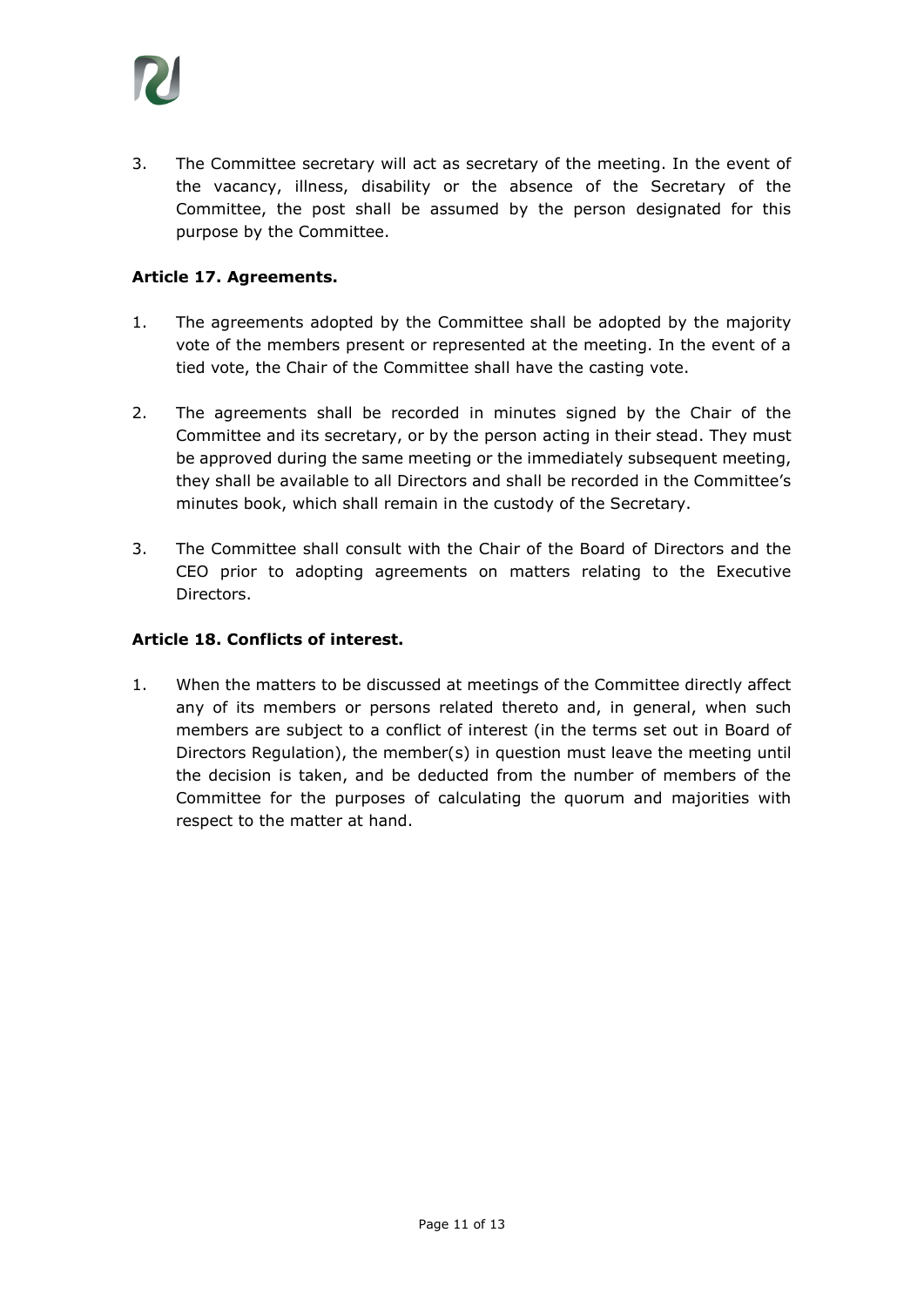

# **Article 19. Attendance.**

1. The Chair of the Committee, by virtue of a request made to this effect, may request, through the Chair of the Board, the attendance of any Director at the Committee's meetings. The Chair of the Committee may also request, through the Secretary of the Board, the attendance of any Director, officer or employee of the Company or of its subsidiaries, as well as any member of the governing bodies of investees whose appointment has been proposed by the Company, provided there is no legal impediment to the same.

#### TITLE V. POWERS OF THE COMMITTEE AND THE DUTIES OF ITS MEMBERS

#### **Article 20. Powers and advice.**

- 1. The Committee may freely access, through the Secretary of the Board, any information or documentation to which the Company has access in relation to questions which fall within the Committee's scope of action, and which are considered necessary for the fulfilment of its duties.
- 2. The Committee may also request, under the responsibility of the Company, collaboration or advice from outside professionals, who must send their reports directly to the Chair of the Committee. In this case, the Committee shall ensure that any conflicts of interest do not impair the independence of the external advice received.

#### **Article 21. Duties of Committee members.**

- 1. The members of the Committee must act with independent judgement and action with respect to the rest of the organization and undertake their work with the utmost diligence and professional competence.
- 2. The members of the Committee are subject, as such, to all the duties of Directors provided in the Board of Directors Regulation, to the extent of their application to the functions performed by the Committee.

#### **Article 22. Information for the Board of Directors.**

- 1. The Chair of the Committee shall inform the Board of Directors of the matters discussed and the resolutions adopted at its meetings during the first Board meeting to be held following the Committee meeting.
- 2. Likewise, within the first three months after year end of each of the Company's tax years, the Committee shall submit an annual report on its work during the previous year to the approval of the Board of Directors.